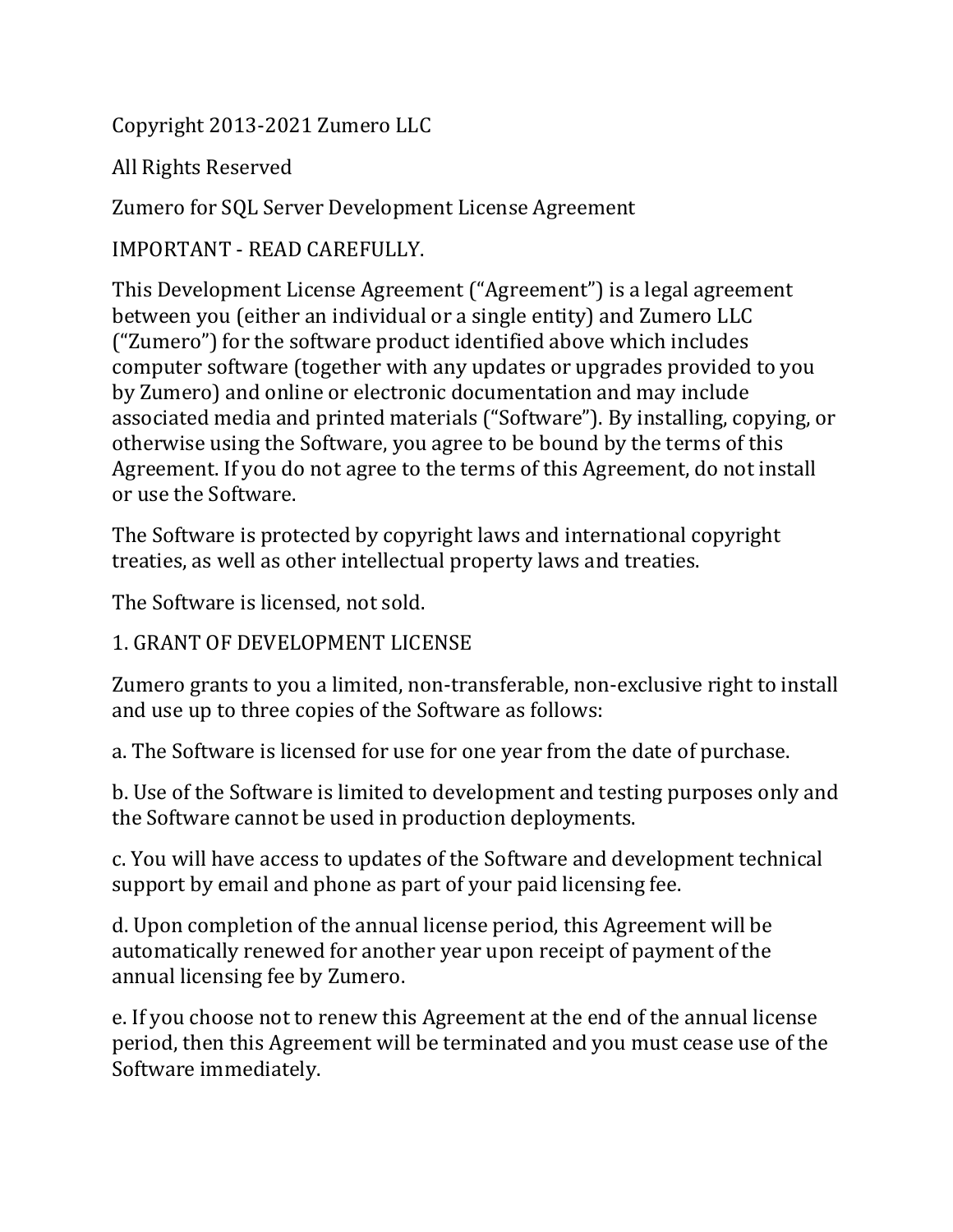f. Zumero reserves all rights not expressly granted to you.

# 2. COPYRIGHT

All rights, title, and copyrights in and to the Software (including, but not limited to, any images, photographs, animations, video, audio, music, text, and "applets" incorporated into the Software) and any copies of the Software are owned by Zumero LLC or its suppliers. The Software is protected by copyright laws and international treaty provisions. Therefore, you must treat the Software like any other copyrighted material, except that you may make one copy of the Software solely for backup or archival purposes. You may not copy the printed materials accompanying the Software.

## 3. DESCRIPTION OF OTHER RIGHTS AND LIMITATIONS

a. Except as expressly stated herein, you may not modify, adapt, reverse engineer, decompile, disassemble, rent, lease, transfer, sublicense, sell, assign or distribute the Software or any part thereof.

b. Without prejudice to any other rights, Zumero may terminate this Agreement if you fail to comply with the terms and conditions of this Agreement. In such event, you must cease use of the Software and destroy all copies of the Software and all of its component parts.

## 4. EXPORT RESTRICTIONS

You agree that neither you nor your customers intend to or will, directly or indirectly, export or transmit (a) the Software or related documentation and technical data, or (b) application, or process, or service that is the direct product of the Software to any country to which such export or transmission is restricted by any applicable U.S. regulation or statute, without the prior written consent, if required, of the Bureau of Export Administration of the U.S. Department of Commerce, or such other governmental entity as may have jurisdiction over such export or transmission.

## 5. U.S. GOVERNMENT RESTRICTED RIGHTS

The Software and documentation are provided with RESTRICTED RIGHTS. Use, duplication, or disclosure by the Government is subject to restrictions as set forth in subparagraph (c)(1)(ii) of The Rights in Technical Data and Computer Software clause at DFARS 252.227-7013 or subparagraphs (c)(1) and (2) of the Commercial Computer Software - Restricted Rights at 48 CFR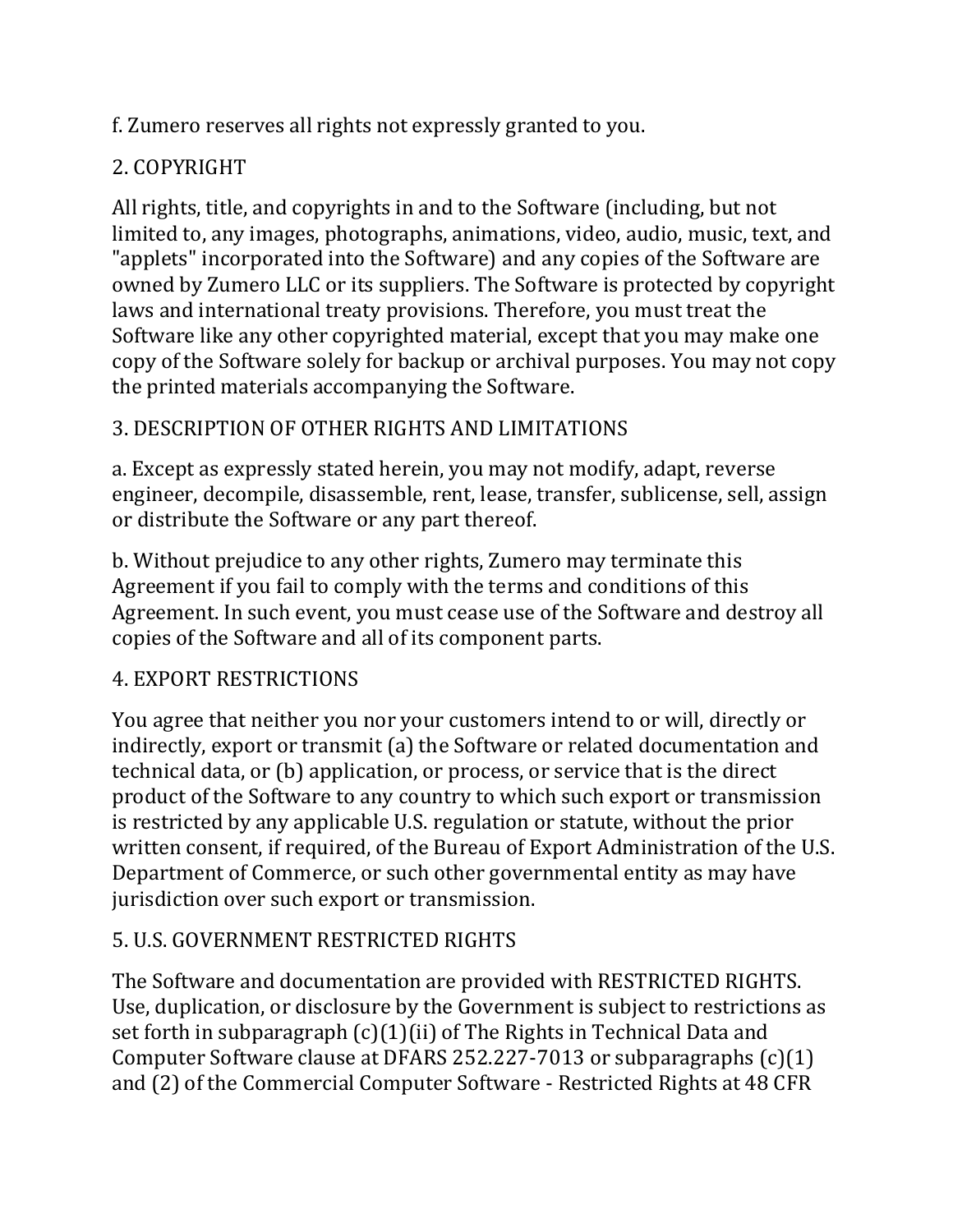#### 52.227-19, as applicable.

### 6. INDEMNIFICATION

You shall defend, indemnify and hold harmless Zumero, its officers, directors and employees, from and against any claims, suits, proceedings or threats thereof and any losses, damages, fines, expenses (including but not limited to attorneys' fees and costs), judgments, awards, or other liabilities or damages (a) arising out of or relating to any claims that your use or distribution of the Software in conjunction with any Licensee Application infringes, violates or misappropriates any IPR of any third party, or (b) resulting from any breach of this Agreement by you.

#### 7. GENERAL

a. This Agreement is governed by the laws of the State of Illinois. Should you have any questions concerning this Agreement, or if you desire to contact Zumero for any reason, please access our website at [http://www.zumero.com](http://www.zumero.com/) or contact us at support@zumero.com.

b. NO WARRANTIES. To the maximum extent permitted by applicable law, Zumero expressly disclaims any warranty for the Software. The Software and any related documentation are provided "as is" without warranty of any kind, either express or implied, including, without limitation, the implied warranties of merchantability or fitness for a particular purpose. The entire risk arising out of use or performance of the Software remains with you.

c. LIMITATION OF LIABILITY. Zumero's entire liability and your exclusive remedy under this Agreement shall not exceed five dollars (US \$5.00).

d. NO LIABILITY FOR CONSEQUENTIAL DAMAGES. To the maximum extent permitted by applicable law, in no event shall Zumero or its suppliers be liable for any damages whatsoever (including, without limitation, damages for loss of business profit, business interruption, loss of business information, or any other pecuniary loss) arising out of the use of, or inability to use, the Software, even if Zumero has been advised of the possibility of such damages.

e. MODIFICATION. This Agreement may not be modified except in a writing duly signed by you and an authorized representative of Zumero.

f. NO ASSIGNMENT. Your rights and obligations under this Agreement shall not be assignable, delegable, sub-licensable or otherwise transferable,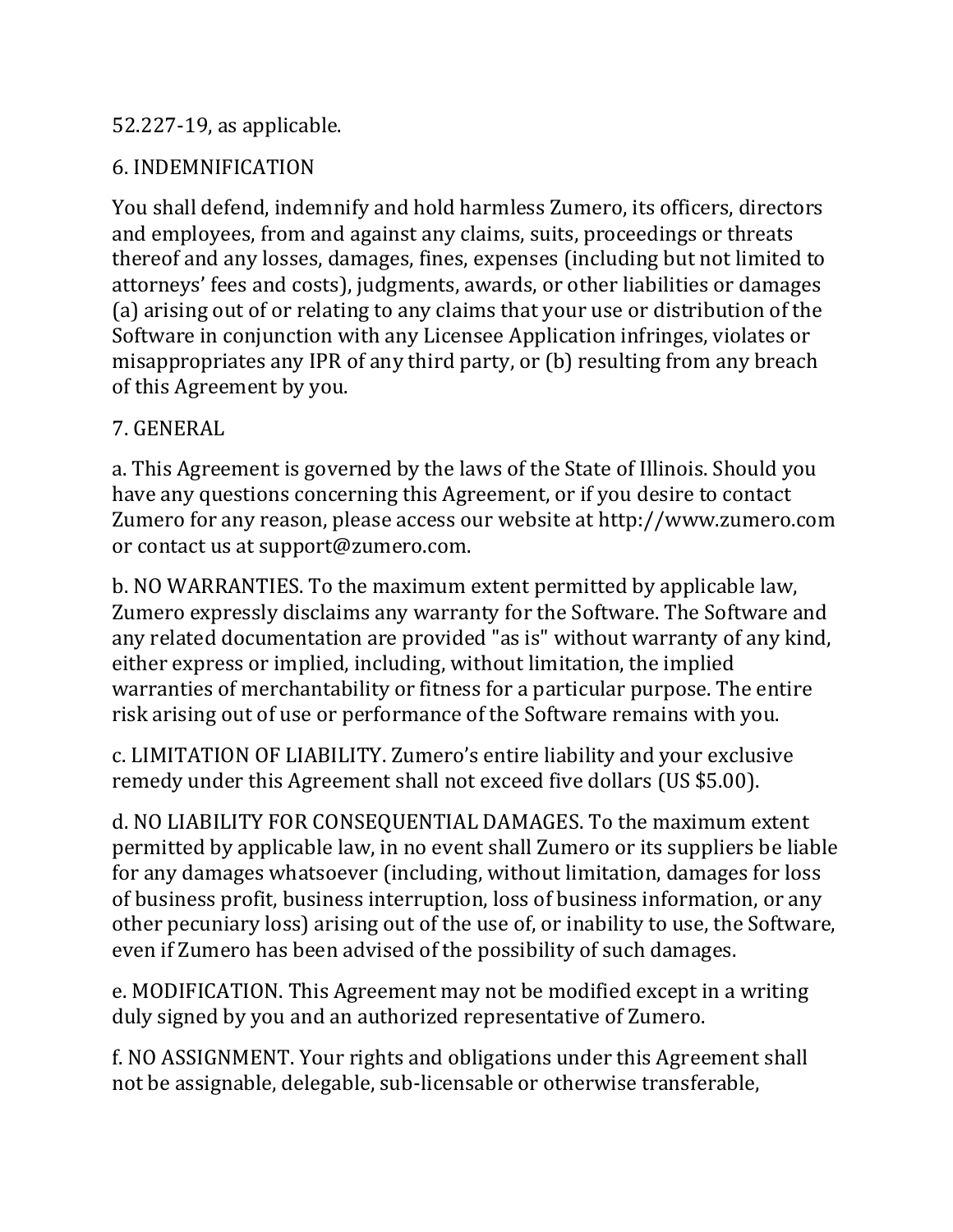whether voluntarily, by operation of law or otherwise, without Zumero's prior written approval. Zumero may freely assign this Agreement and/or its rights and obligations hereunder.

g. SEVERABILITY. If any provision of this Agreement is held to be unenforceable for any reason, the remaining provisions hereof shall be unaffected and shall remain in full force and effect.

h. NOTICES. Any notices shall be in writing and in the English language and will be deemed to have been given if delivered personally or mailed by registered air mail postage prepaid to the respective addresses of each party.

i. ENTIRE AGREEMENT. This Agreement contains the entire understanding of the parties with respect to the subject matter of this Agreement and merges and supersedes all prior and contemporaneous agreements and understandings between the parties, whether oral or written, with respect to the subject matter of this Agreement.

## MICROSOFT SOFTWARE LICENSE TERMS

## MICROSOFT SQL SERVER 2012 NATIVE CLIENT

These license terms are an agreement between Microsoft Corporation (or based on where you live, one of its affiliates) and you. Please read them. They apply to the software named above, which includes the media on which you received it, if any. The terms also apply to any Microsoft

- updates,
- supplements,
- Internet-based services, and
- support services

for this software, unless other terms accompany those items. If so, those terms apply.

BY USING THE SOFTWARE, YOU ACCEPT THESE TERMS. IF YOU DO NOT ACCEPT THEM, DO NOT USE THE SOFTWARE.

If you comply with these license terms, you have the rights below.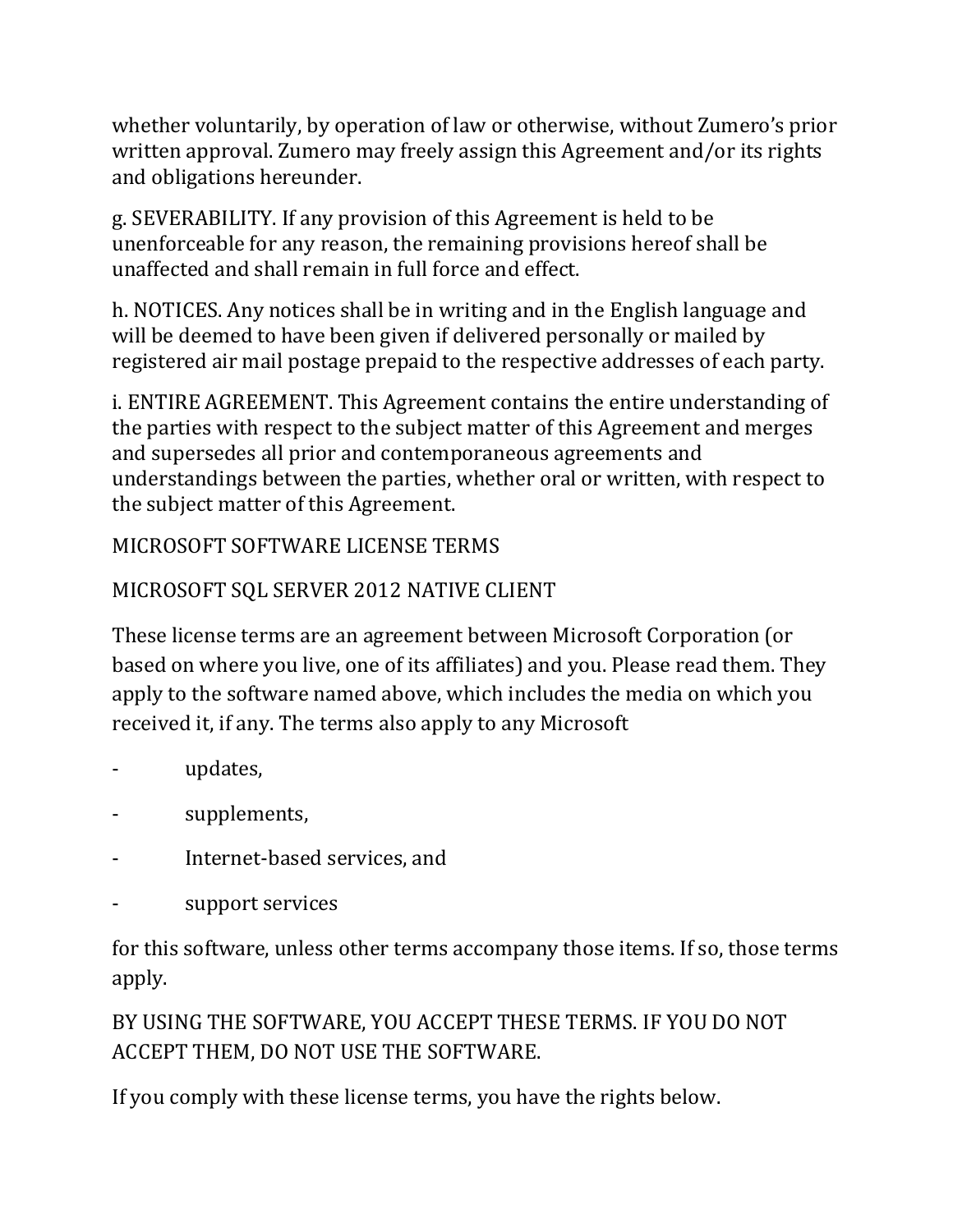1. INSTALLATION AND USE RIGHTS. You may install and use any number of copies of the software on your devices to design, develop and test your programs.

2. INCLUDED MICROSOFT PROGRAMS. The software includes other Microsoft programs listed at

[http://go.microsoft.com/fwlink/?LinkID=231864,](http://go.microsoft.com/fwlink/?LinkID=231864) which are licensed under the terms and conditions associated with them. You may only use these programs in conjunction with the software licensed here. If you do not accept the license terms associated with a program, you may not use that program.

3. ADDITIONAL LICENSING REQUIREMENTS AND/OR USE RIGHTS.

a. Distributable Code.

i. Right to Use and Distribute. If you comply with the terms below:

You may copy and distribute the object code form of the software ("Distributable Code") in programs you develop; and

You may permit distributors of your programs to copy and distribute the Distributable Code as part of those programs.

ii. Distribution Requirements. For any Distributable Code you distribute, you must

add significant primary functionality to it in your programs;

- for any Distributable Code having a filename extension of .lib, distribute only the results of running such Distributable Code through a linker with your program;

- distribute Distributable Code included in a setup program only as part of that setup program without modification;

require distributors and external end users to agree to terms that protect it at least as much as this agreement;

display your valid copyright notice on your programs; and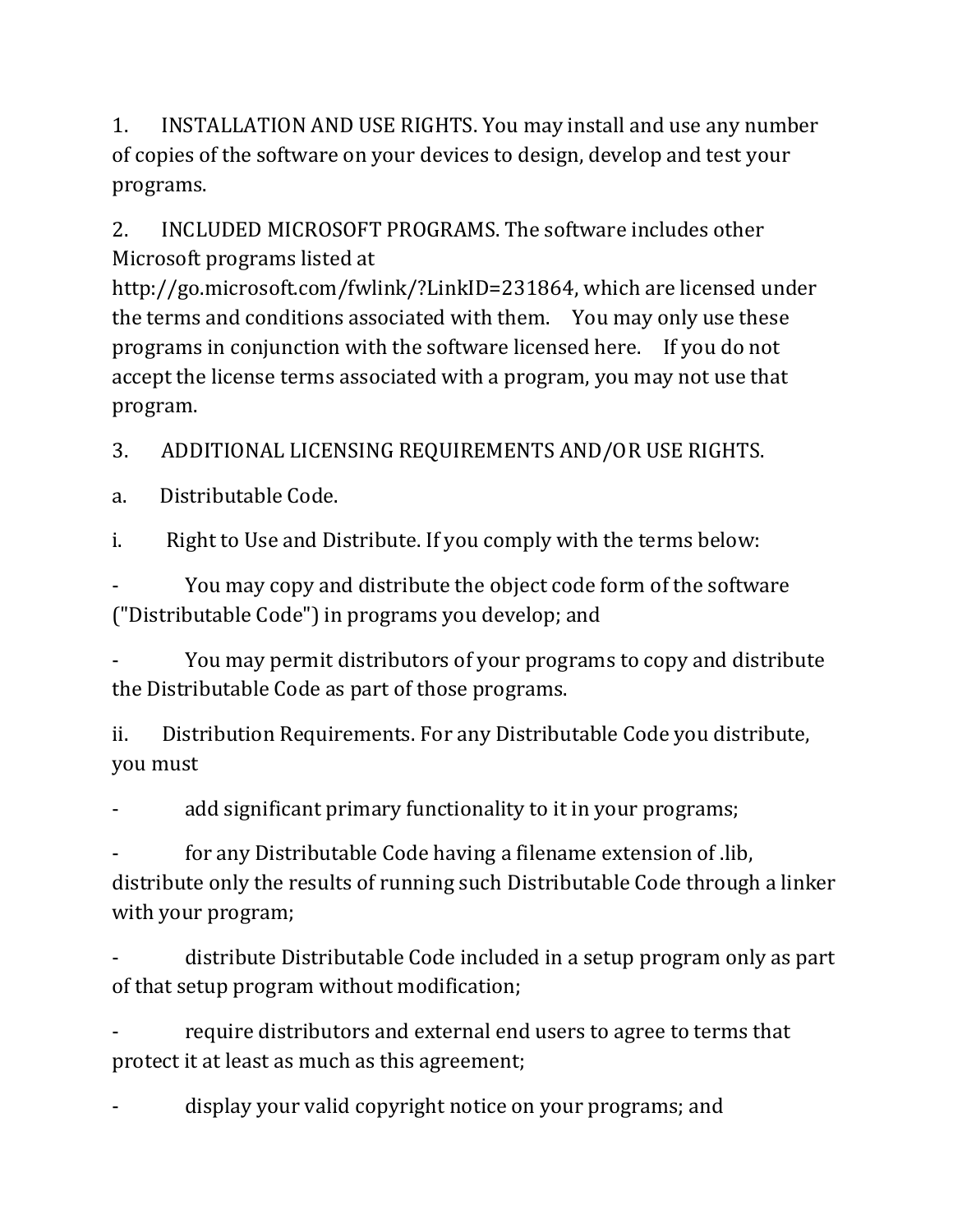indemnify, defend, and hold harmless Microsoft from any claims, including attorneys' fees, related to the distribution or use of your programs.

iii. Distribution Restrictions. You may not

alter any copyright, trademark or patent notice in the Distributable Code;

use Microsoft's trademarks in your programs' names or in a way that suggests your programs come from or are endorsed by Microsoft;

distribute Distributable Code to run on a platform other than the Windows platform;

include Distributable Code in malicious, deceptive or unlawful programs; or

modify or distribute the source code of any Distributable Code so that any part of it becomes subject to an Excluded License. An Excluded License is one that requires, as a condition of use, modification or distribution, that

the code be disclosed or distributed in source code form; or

others have the right to modify it.

4. SCOPE OF LICENSE. The software is licensed, not sold. This agreement only gives you some rights to use the software. Microsoft reserves all other rights. Unless applicable law gives you more rights despite this limitation, you may use the software only as expressly permitted in this agreement. In doing so, you must comply with any technical limitations in the software that only allow you to use it in certain ways. You may not

work around any technical limitations in the software;

reverse engineer, decompile or disassemble the software, except and only to the extent that applicable law expressly permits, despite this limitation;

make more copies of the software than specified in this agreement or allowed by applicable law, despite this limitation;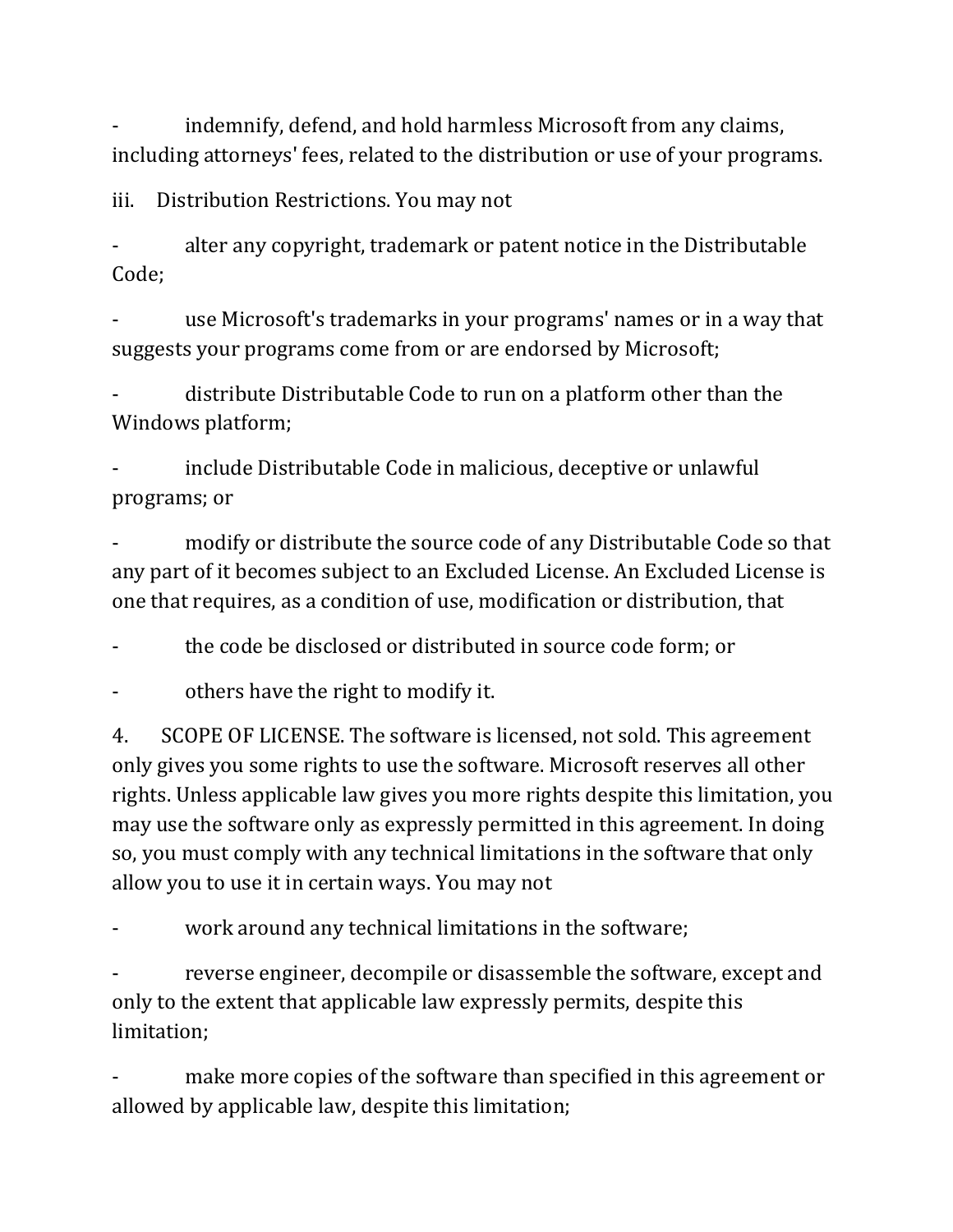- publish the software for others to copy;
- rent, lease or lend the software;

transfer the software or this agreement to any third party; or

use the software for commercial software hosting services.

5. BACKUP COPY. You may make one backup copy of the software. You may use it only to reinstall the software.

6. DOCUMENTATION. Any person that has valid access to your computer or internal network may copy and use the documentation for your internal, reference purposes.

7. EXPORT RESTRICTIONS. The software is subject to United States export laws and regulations. You must comply with all domestic and international export laws and regulations that apply to the software. These laws include restrictions on destinations, end users and end use. For additional information, see [www.microsoft.com/exporting](http://www.microsoft.com/exporting)

8. SUPPORT SERVICES. Because this software is "as is," we may not provide support services for it.

9. ENTIRE AGREEMENT. This agreement, and the terms for supplements, updates, Internet-based services and support services that you use, are the entire agreement for the software and support services.

10. APPLICABLE LAW.

a. United States. If you acquired the software in the United States, Washington state law governs the interpretation of this agreement and applies to claims for breach of it, regardless of conflict of laws principles. The laws of the state where you live govern all other claims, including claims under state consumer protection laws, unfair competition laws, and in tort.

b. Outside the United States. If you acquired the software in any other country, the laws of that country apply.

11. LEGAL EFFECT. This agreement describes certain legal rights. You may